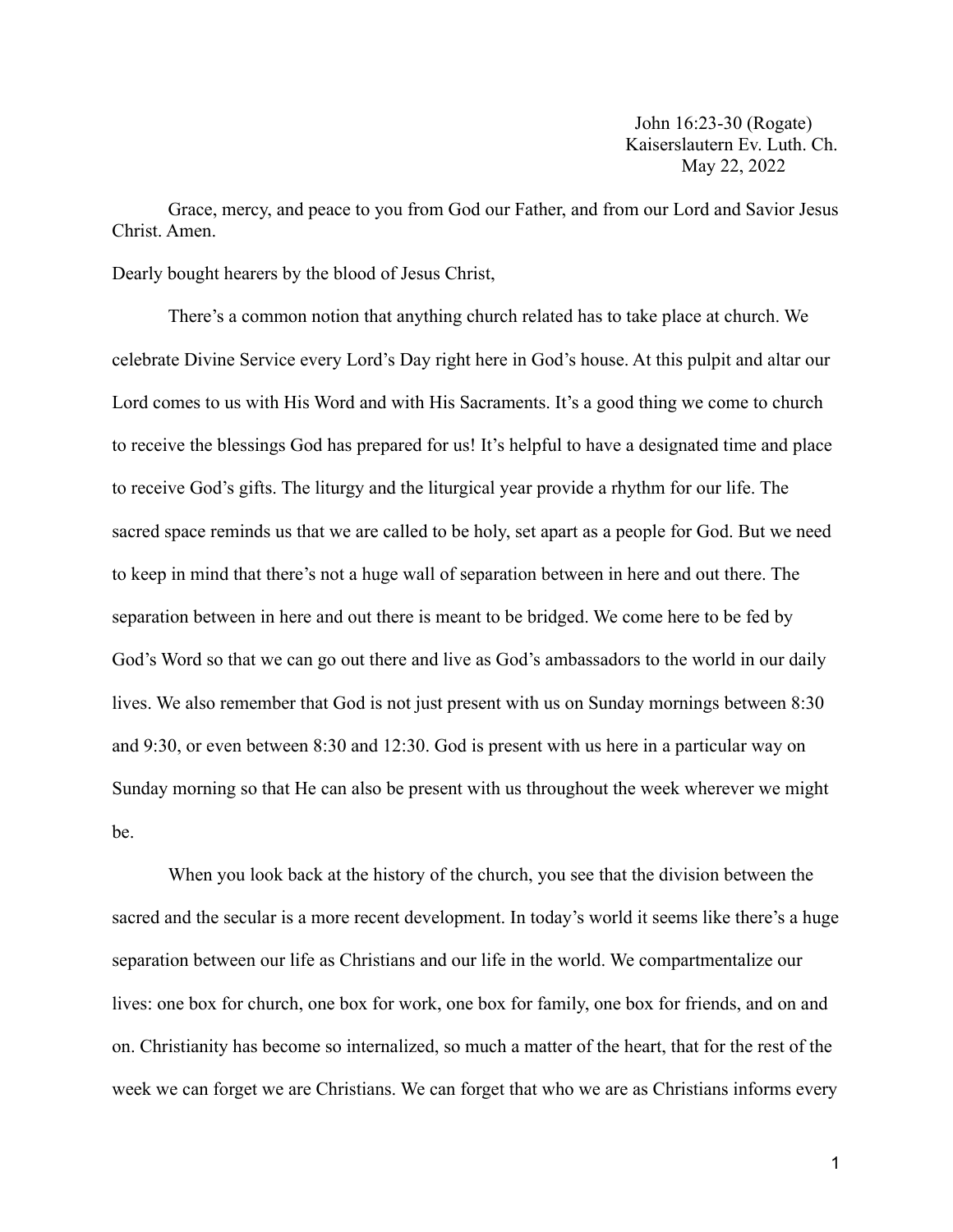facet of our lives, even in outward ways. We forget that Christian practices like reading the Bible and praying are not just Sunday morning activities. The Word of God and prayer are part of our daily lives. As St. Paul wrote to St. Timothy: "everything created by God is good, and nothing is to be rejected if it is received with thanksgiving, for it is made holy by the Word of God and prayer" (1 Tim 4:5). Everything we do in our lives, not just a few hours on Sunday morning, but everything, is to be done to the glory of God (1 Cor 10:31), sanctified by the Word of God and by prayer. The Word of God and prayer are central to living a Chirstian life throughout the week.

Today is Rogate Sunday, which comes from the Latin verb "to ask." So today is "Asking Sunday." To ask God for something is to pray. Historically, Rogate Sunday was surrounded by "Rogation Days," days of asking, days of praying to the LORD for material blessings and praying against calamity, not only at church but also in the countryside surrounding the village. Rogation Days began in 5th century France and were common well into the 19th century, when the Enlightenment distanced many people from God. At the same time, industrialization distanced many people from the land. On Rogation days, people would gather at the church and then process into the fields, woods, hills, and meadows, singing hymns, praying litanies, blessing with Scripture. Just imagine, a vested pastor walking through the muddy fields! There's no separation between the sacred and the secular there! Everything becomes sacred, sanctified by the Word of God and by prayer. The people would pray for God's blessing on the crops, protection from disease, and for the preservation of justice in the village. Alms were given to the poor and fellow-believers would reconcile any differences they had with each other. St. Mark's Day, April 25th, was a set Rogation Day, along with the Monday, Tuesday, and Wednesday before Ascension Day, that is, the three days following Rogate Sunday. So tomorrow through

2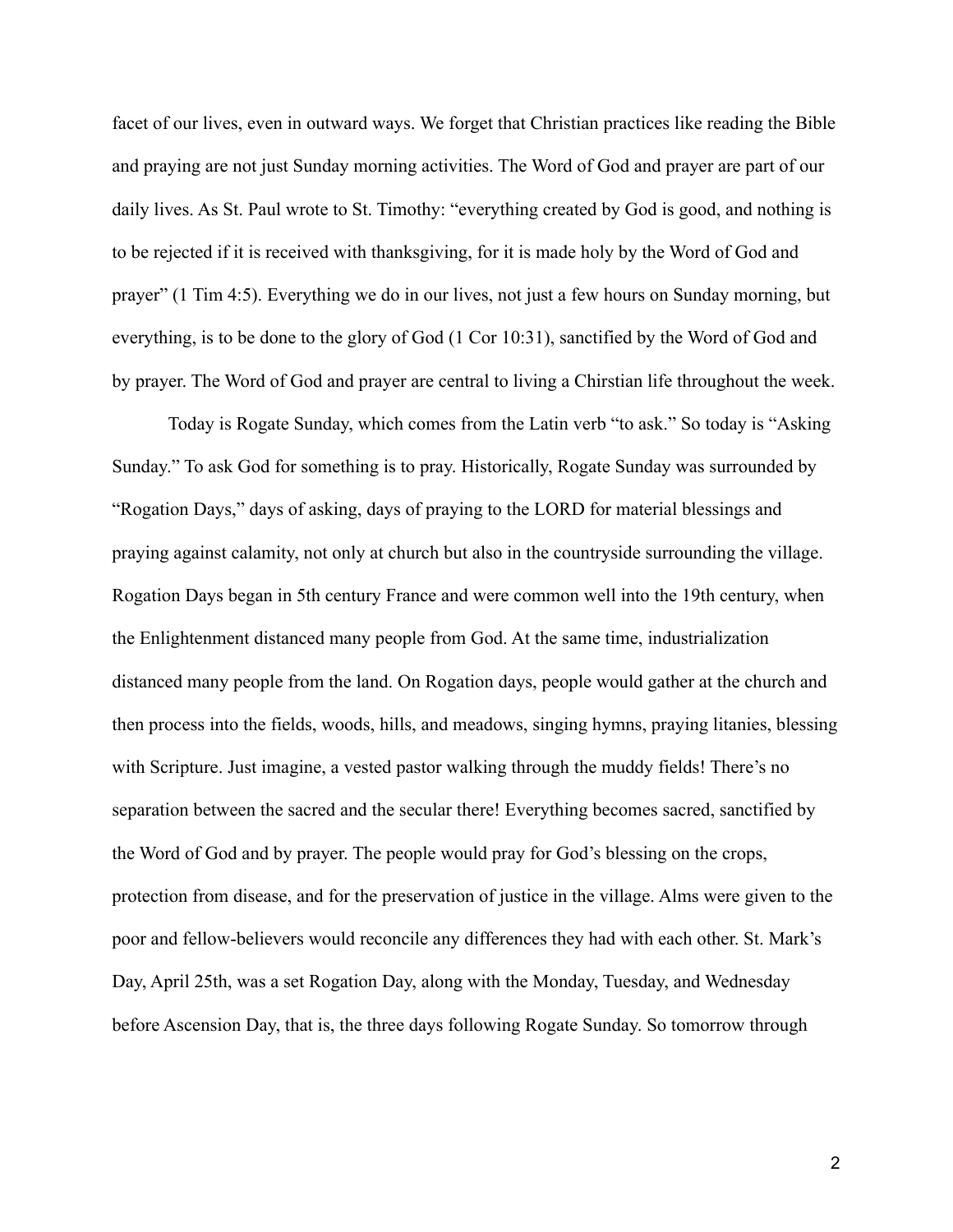Wednesday are Rogation days, days of prayer, leading up to the celebration of our LORD's Ascension into Heaven on Thursday.

Rogate Sunday and Rogation Days teach us that the Christian life cannot really be compartmentalized; it cannot be neatly divided. What we do on Sunday morning overflows into our daily lives. The Word of God and prayer sanctify all things. This reality might be harder to grasp for those of us not as connected to the land as our ancestors were. It's harder to appreciate Rogation days if we don't process through village and fields praying over the source of our sustenance, recognizing that it is truly God who gives us all good things. But Rogate Sunday and Rogation days still teach us how to appreciate everything we have as a gift of God and to sanctify all aspects of our life with the Word of God and prayer.

Even if our context has changed, prayer has remained the same. Prayer is simply making our requests and needs known to God, casting all our anxieties on Him (Phil. 4:6), and, equally important, doing so with thanksgiving. God communicates to us in His Word, the Bible, and we communicate back to God by praying to Him. We tell the LORD our problems the way we would tell our spouse or a friend about what's going on in our life. In today's Gospel Lesson, once again in the Upper Room on the night Jesus was betrayed, our LORD prepares the disciples for His Ascension into Heaven, the removal of His visible presence from this world. Part of life after the Ascension is staying in contact with God through prayer, because by praying in the name of our ascended Lord Jesus we have direct access to the Father in Heaven. Reading the Bible and praying are how we stay connected to God throughout the week after we leave church on Sunday.

Concerning prayer, Jesus says in our Gospel Lesson: "*In that day you will ask in my name, and I do not say to you that I will ask the Father on your behalf; for the Father Himself*

3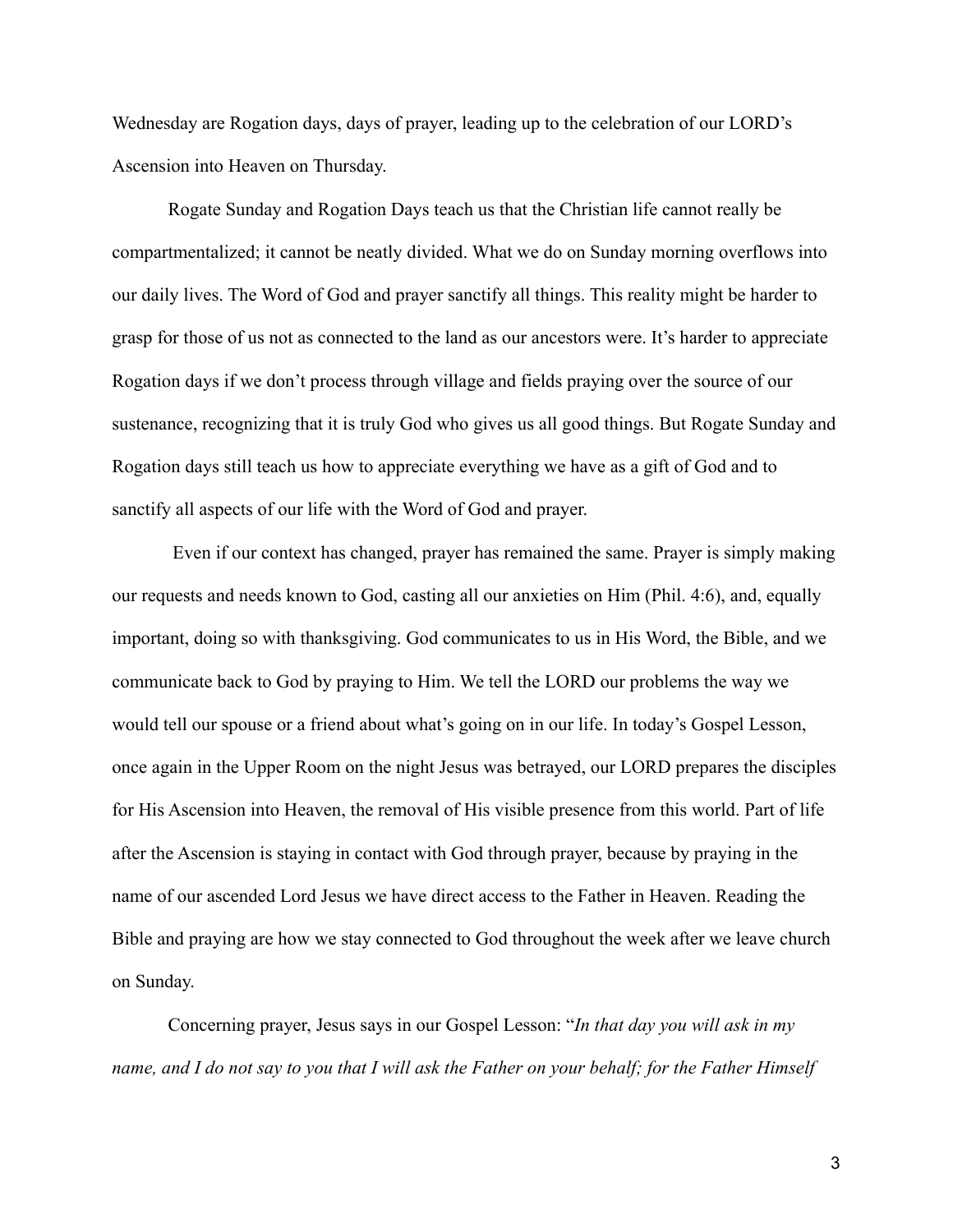*loves you, because you have loved me and have believed that I came from God.*" Why do we pray? We pray because of God's command and promise. Since the Enlightenment, many have neglected prayer as an old-fashioned or superstitious practice. Many conclude that if there is a God and He knows all things, then there's no need to pray because God will do what He wants anyway. Why pray for the crops if you think it's dumb luck where the rain falls? Why pray for healing if you think it's just a matter of chance who gets sick and who stays healthy? Why pray for justice rather than taking it into our own hands? Unbelievers scoff at Christian prayer because they see it as useless, a waste of time, or even worse, they see prayer as a hindrance to making the world a better place. Modern technology has distanced us from our sources of life, so that many now take them for granted. Without growing or hunting our own food, we tend to forget that our sustenance comes from somewhere else. We tend to think of food as what we buy at the grocery store instead of a gift from our creator. With modern medicine, we are tempted to think our health comes from doctors and various pills. We are tempted to think of all of life as disconnected from God.

Yet God commands us to pray and promises to bless us through prayer. Everytime we pray the Lord's Prayer, which Jesus tells us to pray, we ask God to "give us this day our daily bread." What is daily bread? Daily bread is not just the food you eat. Daily bread includes everything that has to do with the support and needs of the body. In the Small Catechism, Luther includes: "food, drink, clothing, shoes, house, home, land, animals, money, goods, a devout husband or wife, devout children, devout workers, devout and faithful rulers, good government, good weather, peace, health, self-control, good reputation, good friends, faithful neighbors, and if that's not exhaustive enough, Luther adds "and the like." Daily bread includes everything that supports life. Why do we ask for daily bread, knowing full well that God will give us these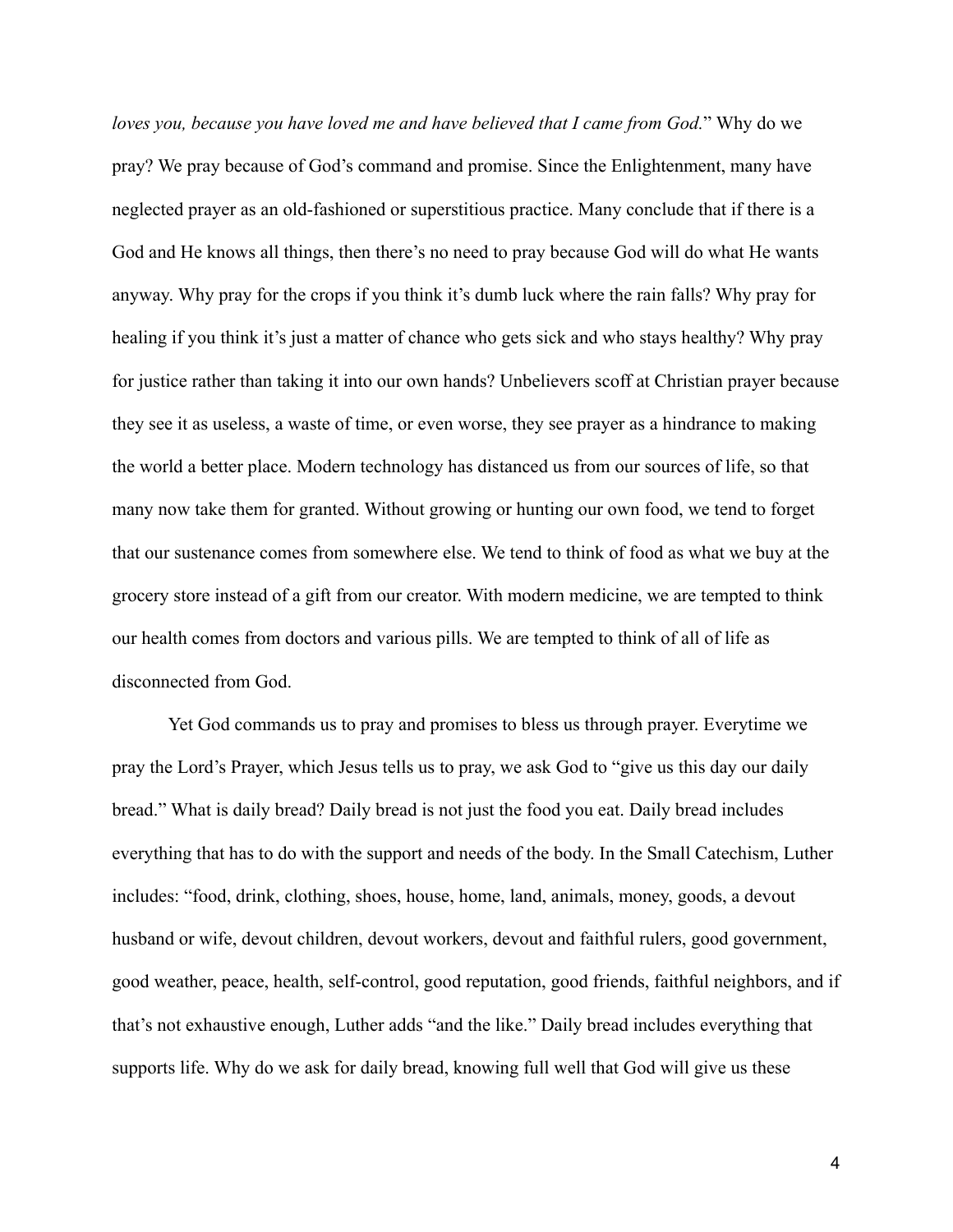things without our asking?: "God certainly gives daily bread to everyone without our prayers, even to all evil people, but we pray in this petition that God would lead us to realize this and to receive our daily bread with thanksgiving." Asking God for daily bread is not so much about changing His mind as it is about changing our understanding, asking the LORD to open our eyes to see that all good things ultimately come from Him. Our ways of acquiring daily bread might look different now than they used to, yet we still recognize it is God who gives us everything we need to support this body and life.

We pray because God tells us to pray and because He promises to hear our prayer and listen to our pleas for mercy. As God says in Psalm 50:15 puts it: "Call upon me in the day of trouble; I will deliver you, and you shall glorify me." But the command and promises connected with prayer aren't enough unless we also have Christ's merit and intercession. If you look closely at what Jesus tells His disciples in the Upper Room, you see how Jesus emphasizes the direct access we have to the Father "in the name of Jesus." To pray in the name of Jesus doesn't necessarily mean we have to end every prayer with: "in the name of Jesus, Amen." To pray in the name of Jesus means to be united to the divine name Jesus shares with the Father and the Holy Spirit. In Matthew 28, Jesus tells the disciples: "Go therefore and make disciples of all nations, baptizing them in the name of the Father and of the Son and of the Holy Spirit." In Baptism, we are given a new name, the name of God. In Baptism, the death and resurrection of Jesus become our death and resurrection, uniting us to Christ, and thus also uniting us with the Father and the Holy Spirit. We are reconciled to the Father, and we are given the Holy Spirit along with all the gifts He has for us. To pray "in the name of Jesus" means to pray as one redeemed by the blood of Christ and baptized into the name of the Holy Trinity.